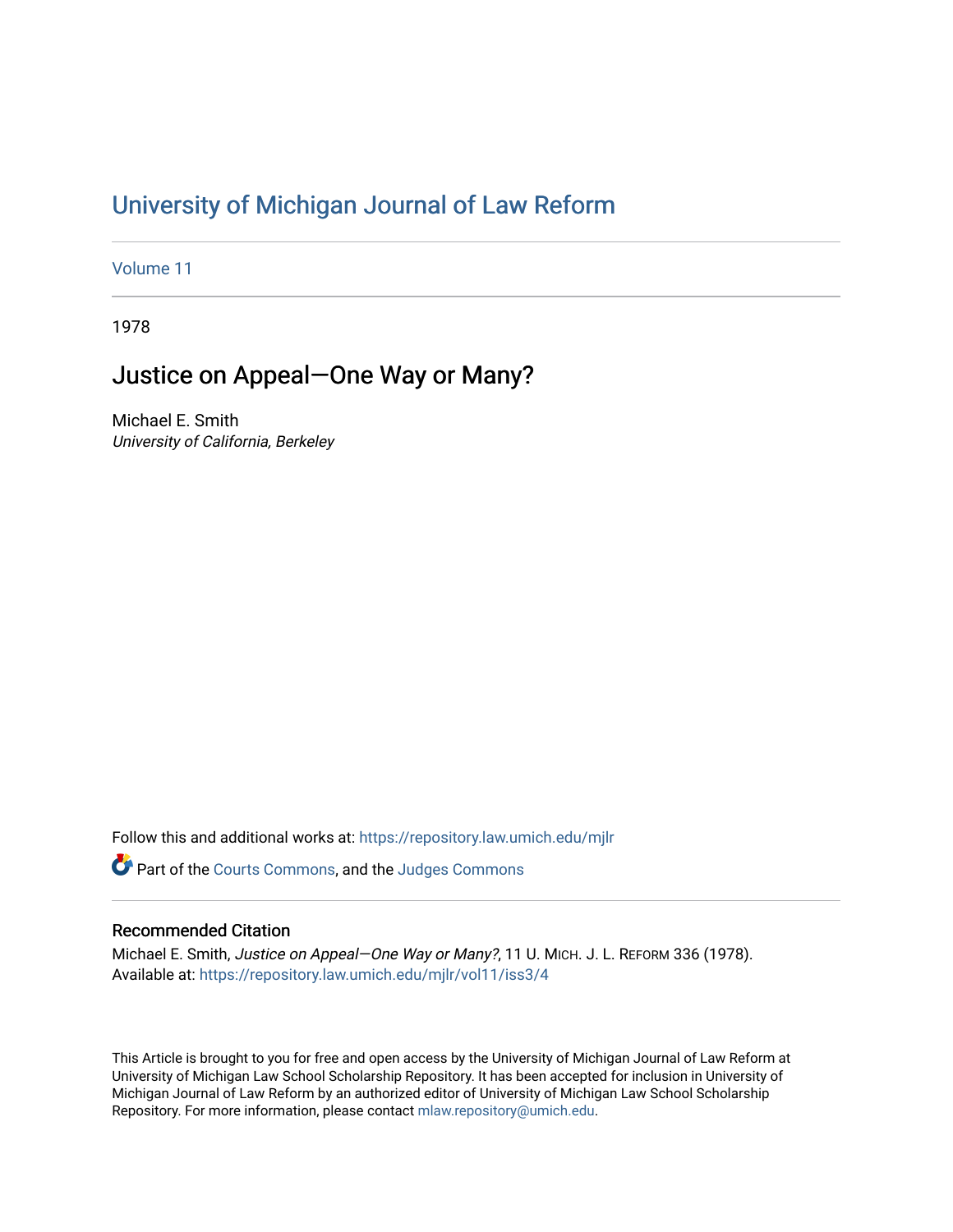#### **JUSTICE ON APPEAL-ONE WAY OR MANY?**

Michael E. Smith\*

After two centuries of our nation's existence, discussions of federalism are certain to sound familiar. The ground of argument has been worked so thoroughly, there is hardly a patch left unturned. Conventional watchwords suggest the competing interests: adaptability to local circumstances contrasted with efficiencies of scale, circumscribed experimentation contrasted with prevention of forum-shopping, lo.cal selfgovernment contrasted with the cosmopolitan perspective.<sup>1</sup> The most that can be done now, absent exceptional insight, is to display these choices in a fresh context.

What follows is yet another variation on the theme. It concerns the propriety, perhaps the desirability, of diversity among the federal courts of appeals in the procedural means by which they dispose of their caseloads. 2 These internal procedures include, for example, the number of cases calendared for each judge, the extent to which oral argument is granted, nonpublication of opinions, and use of court staff. The problem dealt with here is the extent to which these procedures should be uniform throughout the circuit courts.

This problem is not usually thought of as a matter of federalism, which ordinarily refers to relations between the federal government and the states or among the states, rather than to relations among regional units within the federal government. Yet the value choices, if not the constitutional scruples, are similar. Moreover: as centralization increases, regionalism within the federal government may replace in importance the more familiar problem of federal-state relations.

Strong forces are pressing toward homogenization of the internal procedures of the federal courts of appeals. Although part of this thrust may be aimed at uniformity in itself, it seems mostly to be a response to the common assumption that for every problem there is a universal solution.

While working for the District of Columbia Circuit Court, I observed some of these pressures toward uniformity at close quarters. A sample follows.

<sup>•</sup> Professor of Law, University of California, Berkeley. B.A., 1956, Haverford College; M.A., 1963, Harvard University; J.D., 1964, University of Michigan. In 1976-77 the author was Chief Staff Counsel of the United States Court of Appeals for the District of Columbia Circuit. He is currently working on a history of the United States Court of Appeals for the Second Circuit, 1891-1953. The author's remarks are based substantially on these experi-

ences.<br><sup>1</sup> For a useful elaboration of the customary contentions, *see* G. BENSON, THE NEW<br>CENTRALIZATION 9-21 (1941). The vintage of this work supports my point.

<sup>&</sup>lt;sup>2</sup> Much of what I have to say applies also to state appellate courts, but they are not my principal concern.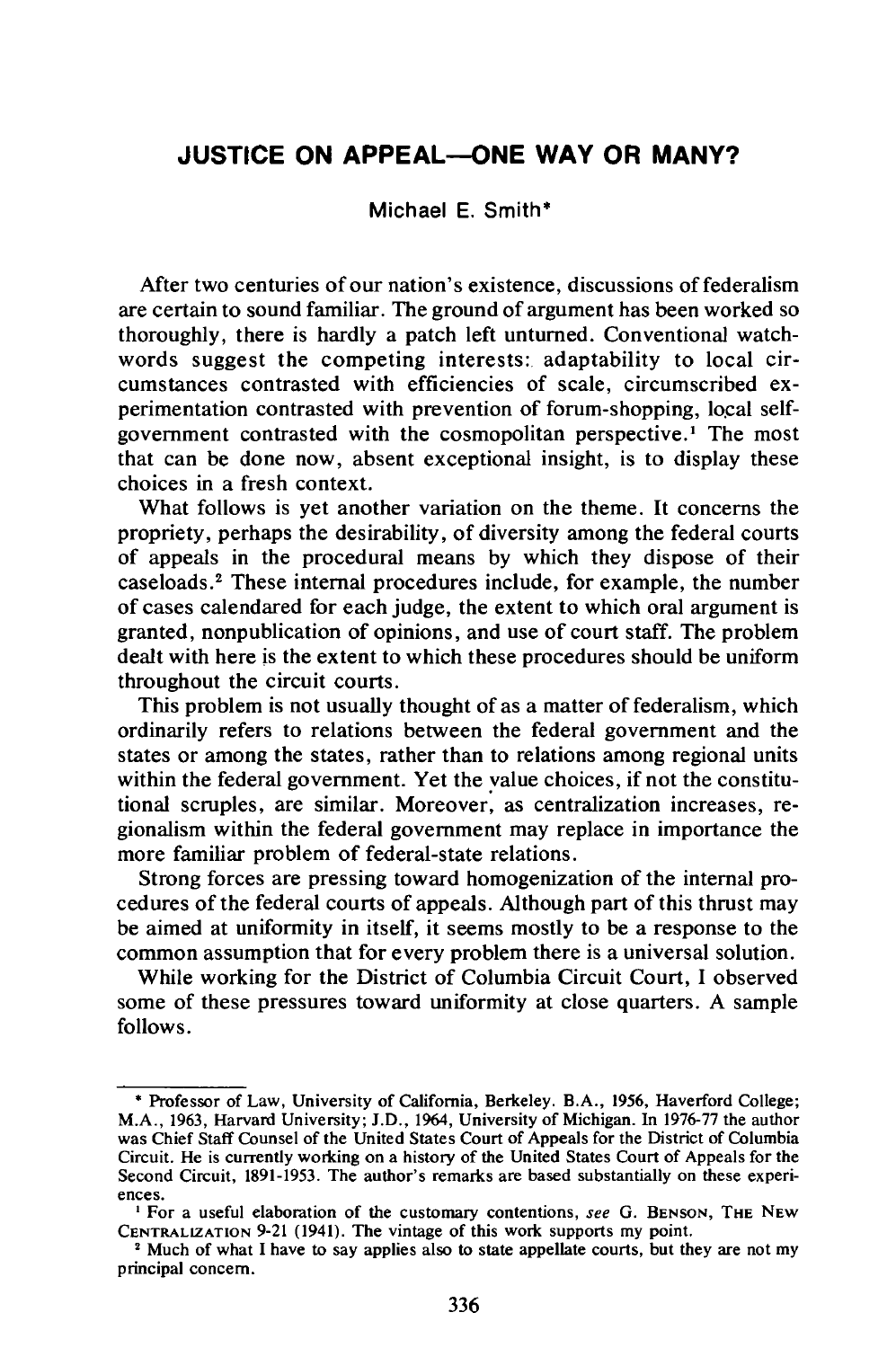(l) Congress may be edging toward informal national standards for the circuit courts. In early 1977, the chief counsel of the Senate subcommittee concerned with additional federal judgeships closely questioned Chief Judge David L. Bazelon of the District of Columbia Circuit concerning his court's failure to achieve par in such statistics as the number of opinions produced by each judge and the proportion of cases decided without oral argument. <sup>3</sup>

(2) The Commission on Revision of the Federal Court Appellate System, popularly known as the Hruska Commission, sought to reform the internal procedures of the circuit courts, in addition to its well publicized proposal for a National Court of Appeals. Its recommendations concerned, in particular, denial of oral argument, nonpublication of opinions, and the functions of court staff. <sup>4</sup>

(3) The legal profession has joined the campaign. The American Bar Association last year endorsed standards covering a wide range of internal procedures of appellate courts. <sup>5</sup>

(4) Increasingly, academic writers are also offering procedural advice to the federal courts of appeals. In my view, the finest product of this development thus far is the focus of this symposium, *Justice on Appeal* by Professors Carrington, Meador, and Rosenberg. The authors provide practical and humane proposals on such subjects as the granting of oral argument, preparation and publication of opinions, central staff, expediting of criminal appeals, appointment of counsel, appropriate caseloads per judge, and specialized case assignments. <sup>6</sup>

(5) There are pressures for uniformity even within the judicial branch. The Administrative Office of the United States Courts, for example, recently submitted a report to the Judicial Conference of the United States that conceives of staff counsel primarily as pro *se* clerks and makes recommendations tending to fix them in that mold.<sup>7</sup>

I do not mean to suggest that these pressures on the federal courts of appeals are necessarily misguided. On the contrary, some of the proposals, in my view, are highly desirable as general propositions. The question, however, is whether they ought to be impressed on all of the circuit courts.

The strength of political pressures toward uniformity should not be exaggerated. As in all groups, there are also strong forces operating among the judges that encourage them to continue doing business in their

<sup>&</sup>lt;sup>3</sup> Hearings on S. 11 & S. 460 Before the Senate Comm. on the Judiciary, 95th Cong., 1st Sess. 648-50 (1977) [hereinafter cited as */977 Hearings].* 

<sup>4</sup> UNITED STATES COMMISSION ON REVISION OF THE FEDERAL COURT APPELLATE SYS-TEM, STRUCTURE AND INTERNAL PROCEDURES: RECOMMENDATIONS FOR CHANGE 46-54 (1975) [hereinafter cited as Commission Recommendations].<br><sup>5</sup> ABA Commission on Standards of Judicial Administration,\*Standards Relat-

ING TO APPELLATE COURTS: APPROVED DRAFT (1977) [hereinafter cited as ABA STAND-ARDS]. See notes 20-23, 30 and accompanying text *infra*.

<sup>&</sup>lt;sup>6</sup> The proposals are summarized in P. CARRINGTON, D. MEADOR, & M. ROSENBERG, JUSTICE ON APPEAL 225-31 (1976).

<sup>&</sup>lt;sup>7</sup> DIVISION OF PERSONNEL OF THE ADMINISTRATIVE OFFICE OF THE UNITED STATES COURTS. SURVEY OF COURT LAW CLERK AND "CAREER" LAW CLERK POSITIONS (1977).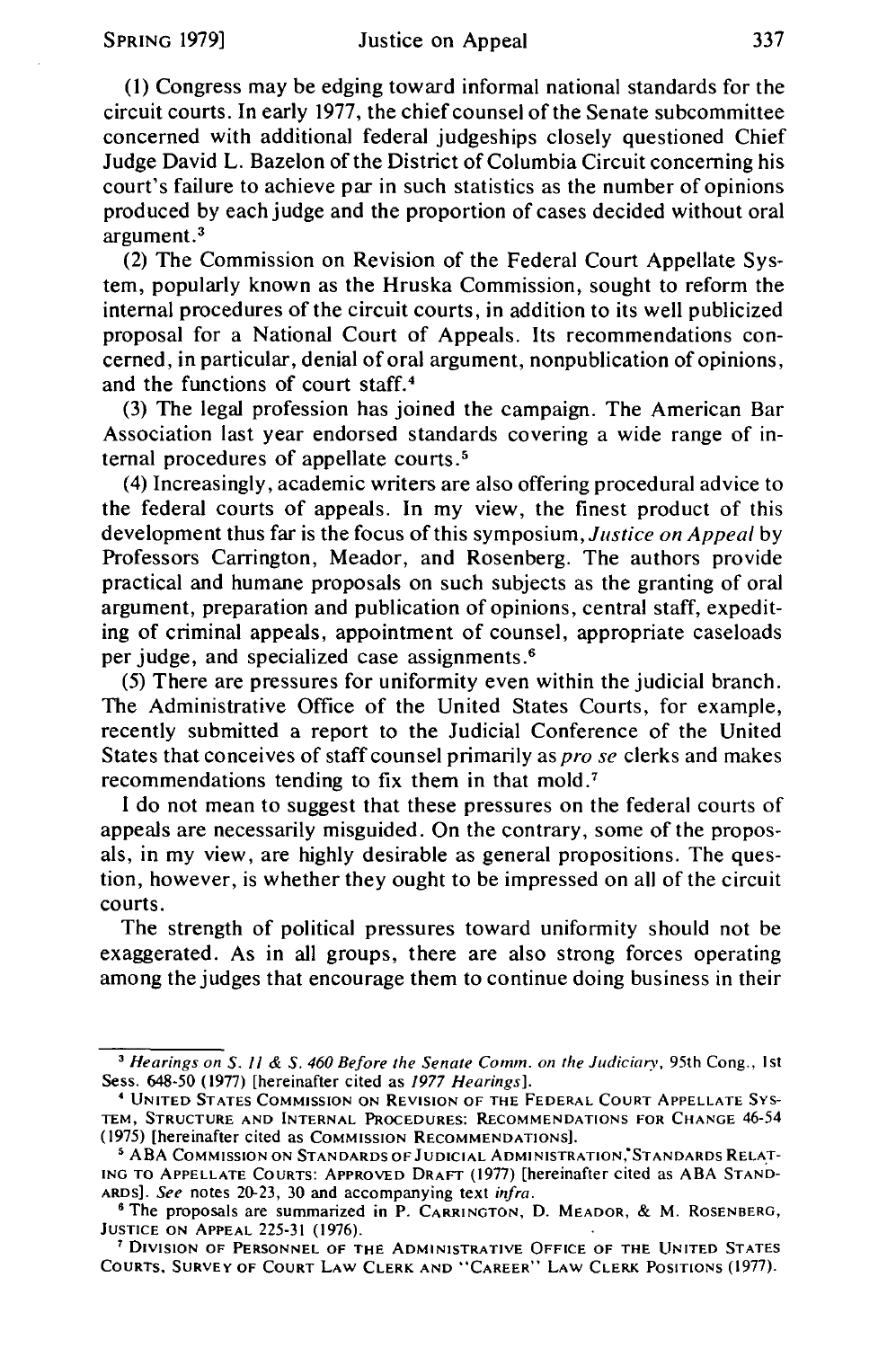#### 338 Journal of Law Reform [VOL. 11:3]

own ways. The influences I have observed included the following: a salutary preoccupation with deciding cases, at the expense of concern for procedural reform; reasoned commitment to present procedures or objections to the alternatives offered; wariness of what may be regarded as improper outside dictation; insulation from face-to-face criticism by the bar and public;<sup>8</sup> and of course reluctance to endure the toil and dislocations of change. The judges are encouraged in these tendencies, on specific issues, by public officials, practitioners, or professors who may be satisfied with things as they are or unable to agree on a change.<sup>9</sup>

I also readily acknowledge that the pressure on the federal courts of appeals to adopt specified internal procedures is to some extent justified. In fiscal year 1976, the median time in the circuit courts from filing of the complete record to disposition of a case argued or submitted on briefs was over seven months, and in the slowest court it was nearly a year.<sup>10</sup> Moreover, the prognosis is not propitious. In 1968, with ninety-seven authorized circuit judges, there were 9, 116 cases filed in the federal courts of appeals; in 1976, with exactly the same number of authorized judgeships, 18,408 cases were filed. 11 Even if all thirty-seven of the requested new circuit court positions<sup>12</sup> are provided by Congress, the ratio will still be markedly less favorable than a decade ago for the prompt handling of business. Further, informed observers sense that the average appeal is becoming increasingly onerous. Congress has fostered a growing number of lawsuits involving intricate technical issues, usually accompanied by ponderous administrative records, to be decided without meaningful statutory guidelines. 13 The judges have also brought burdens on themselves by proving to be hospitable to claims raising inscrutable social issues. <sup>14</sup>

Revision of internal procedures is not the only way, or even the most important way, of responding to this predicament. The alternatives in-

<sup>&</sup>lt;sup>8</sup> In the words of a remarkable jurist, "It's hard not to get the feeling that your ass is the divinity if it's been gettin' kissed for twenty years." *Quoted in* D. JACKSON, JUDGES 108 (1974). 9 *E.g.,* on denial of oral argument, *compare 1977 Hearings, supra* note 3, at 649-50, *with* 

P. CARRINGTON, D. MEADOR, & M. ROSENBERG, *supra* note 6, at 16-24; on nonpublication of opinions, *compare* COMMISSION RECOMMENDATIONS, *supra* note 4, at 49-53, *with* P. CARRINGTON, D. MEADOR, & M. ROSENBERG, *supra* note 6, at 35-41.

<sup>&</sup>lt;sup>10</sup> DIRECTOR OF THE ADMINISTRATIVE OFFICE OF THE UNITED STATES COURTS, MAN-<br>AGEMENT STATISTICS FOR UNITED STATES COURTS 1976, at 12-13 (1976).

<sup>&</sup>lt;sup>11</sup> Id. at 13; ADMINISTRATIVE OFFICE OF THE UNITED STATES COURTS, 1976 SEMI-<br>ANNUAL REPORT OF THE DIRECTOR 1 (1976) [hereinafter cited as 1976 REPORT].

<sup>&</sup>lt;sup>12</sup> Including those requested if the Fifth Circuit were split; *see 1977 Hearings, supra* note 3, at 572, 612.

<sup>&</sup>lt;sup>13</sup> Leventhal, *Appellate Procedures: Design, Patchwork, and Managed Flexibility, 23* U.C.L.A. L. REv. 432, 436 (1976); McGowan, *Congress and the Courts,* 62 A.B.A.J. 1588 (1976); *Hearings Before the Commission on Revision of the Federal Court Appellate System: First Phase* 83-85 (1973) (Statement of Judge J. S. Wright). The ultimate (it is to be hoped) was reached in Ethyl Corp. v. EPA, 541 F.2d I (D.C. Cir.) *(en bane), cert. denied,* 

<sup>&</sup>lt;sup>14</sup> *E.g.*, National Citizens Comm. for Broadcasting v. FCC, 555 F.2d 938, 956-66 (D.C. Cir. 1977) (divestiture of local newspaper-broadcast combinations required unless crossownership clearly shown to be in public interest), *cert. granted,* 98 S. Ct. 52 (1977); Home Box Office, Inc. v. FCC, 567 F.2d 9, 51-59 (D.C. Cir.), *cert. denied,* 98 S. Ct. 111 (1977) (prohibition against *ex parte* contacts with administrative agencies extended to informal rulemaking proceedings).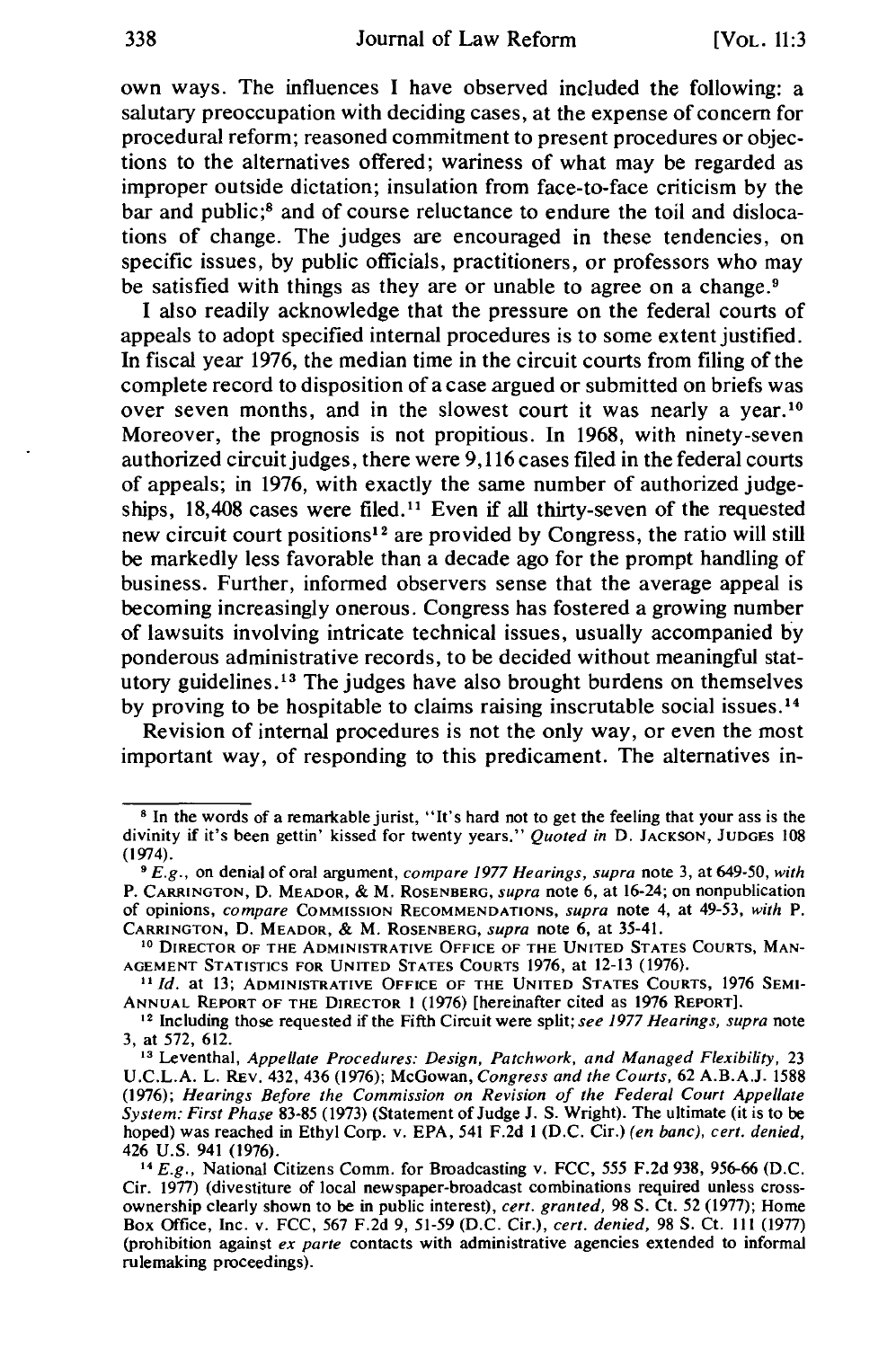elude: appointing numerous additional judges, coupled with the creation of new appellate tribunals; 15 restricting the jurisdiction of the federal courts, either by shifting cases to other forums or by eliminating causes of action altogether;<sup>16</sup> and perhaps even doing nothing, to the point where litigants tire of waiting and go elsewhere to resolve their disputes.<sup>17</sup>

Yet in actuality, and for good reasons, a sweeping response to the problem is unlikely. Rather, the probable result will be amelioration through a variety of devices, including the adjustment of internal court procedures. In these circumstances, pressure may be appropriate to induce the judges and others to consider and agree on procedural change.

There is a quite different consideration that points to the same conclusion. Despite their general resistance to change, on certain matters the circuit judges may be too ready to adopt dubious innovations. 18 In my experience, these tend, naturally enough, to be ones that offer the judges relief from unpleasant burdens without obvious diminution of their power. The best response to this propensity may not be to resist uniformity altogether, but to urge sound proposals in place of doubtful ones. <sup>19</sup>

Having conceded that stout forces will inevitably resist undue judicial regimentation, and that there are good reasons for urging that the single best solution to a problem be adopted by all of the circuit courts, I nevertheless believe that observers wrongly lose sight of the extent to which diversity of internal procedures among the circuit courts is proper, indeed perhaps desirable. I leave to others the invocation of relatively speculative justifications, such as the values of circumscribed experimentation or local self-government. My reasons are based on concrete differences in situation among the federal courts of appeals.

The most obvious differences are in external circumstances: the size and character of caseloads; the extent to which circuit judges, lawyers, and district courts are geographically dispersed; the quality of the bar within the circuits; and similar factors. Examples will indicate the possible effect of these differences on a court's internal procedures.

( 1) The American Bar Association has recommended that at the outset of an appeal the parties file statements providing basic information about the case; $20$  an earlier proposal would have required inclusion of a summary of facts, questions presented, and principal authorities. 21 Since such preliminary statements may entail considerably more paperwork for lawyers, and especially for court staffs, there should be a substantial justification for the requirement. In the Tenth Circuit Court, which has

<sup>&</sup>lt;sup>15</sup> See, e.g., COMMISSION RECOMMENDATIONS, *supra* note 4, at 5-39, 55-60.<br><sup>16</sup> See, e.g., H. FRIENDLY, FEDERAL JURISDICTION: A GENERAL VIEW (1973).<br><sup>17</sup> Casper & Posner, A Study of the Supreme Court's Caseload, 3 J. LEG

 $18$  E.g., proposals that opinions not be published. For a staunch defense of nonpublication, *see* Frank, *Remarks Before the Ninth Circuit Judicial Conference,* 16 JUDGES' J. 10

<sup>&</sup>lt;sup>19</sup> Represented, in my view, by P. CARRINGTON, D. MEADOR, & M. ROSENBERG, *supra* note 6, at 35-41, in preference to Frank, *supra* note 18.<br><sup>20</sup> ABA STANDARDS, *supra* note 5, at 31, 35-36.<br><sup>21</sup> ABA COMMISSION ON STANDARDS OF JUDICIAL ADMINISTRATION, STANDARDS RE-

LATING TO APPELLATE COURTS: TENTATIVE DRAFT, 35-36 (1976).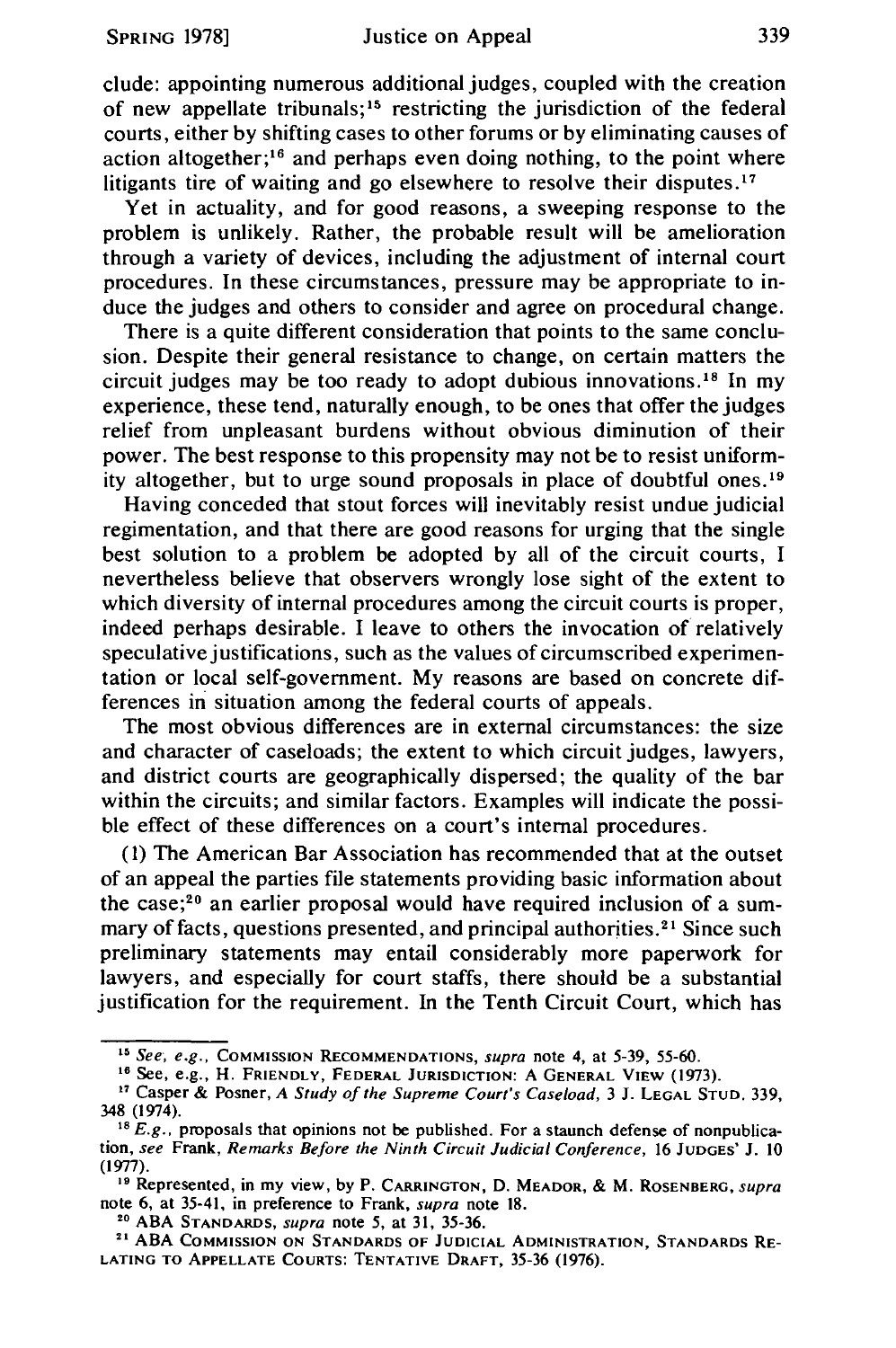required them for years with apparent satisfaction, I am told that their main function is to expose jurisdictional flaws promptly, such as failure of the district court to enter a "separate" judgment.<sup>22</sup> This may be a sufficient justification in a circuit with inattentive lawyers or with district courts too numerous and dispersed to be readily supervised. In a compact circuit with a punctilious bar and judiciary, however, preliminary statements must be justified, if at all, on different grounds.

(2) As mentioned above, the chief counsel of the Senate Subcommittee on Improvements in Judicial Machinery has begun to encourage the federal courts of appeals to emulate the practices of the most productive circuits.<sup>23</sup> Likewise, the authors of *Justice on Appeal* advise that each circuit judge should participate in deciding 225 contested cases per year. <sup>24</sup> Neither of these propositions makes sense unless the weight of individual cases is alike from court to court. While there is yet no systematic and reliable evidence on this point, the Federal Judicial Center has uncovered some useful clues. In a survey of three circuit courts several years ago, criminal and prisoner appeals and original proceedings were rated as the least time-consuming, while antitrust appeals and petitions from administrative agencies other than the NLRB were considered the most burdensome.<sup>25</sup> Not surprisingly, the caseload of the "most productive" circuit court in fiscal year 1976 consisted of forty-six percent criminal, prisoner, and original cases, but only nine percent antitrust and non-NLRB administrative cases. By contrast, the caseload of the "least productive" court was composed of only seventeen percent of the lightest kinds of cases and forty-five percent of the heaviest kinds. 26 Differences between the two courts in the number of cases decided without oral argument may also be partially explained in the same way. $27$ 

(3) The authors of *Justice on Appeal* urge courts to publish all opinions, a characteristically decent and workable proposal as they expound it.<sup>28</sup> Assuming, however, that certain courts will continue not to publish their least significant opinions, the Advisory Council for Appellate Justice supports the customary rule that these opinions not be cited as precedent.<sup>29</sup> The American Bar Association, on the other hand, would allow citation provided that adequate notice is given to the court and opposing parties. 30 In my view, neither alternative need prevail in all circuits. The

<sup>&</sup>lt;sup>22</sup> Fed. R. Civ. P. 58.<br><sup>23</sup> 1977 *Hearings, supra* note 3, at 648-49.<br><sup>24</sup> P. Carrington, D. Meador, & M. Rosenberg, *supra* note 6, at 196-97, 142-46.<br><sup>25</sup> Federal Judicial Center, Appellate Courts Caseweight Project 11

The survey also suggests that even within the same category of cases, some circuit courts hear more onerous appeals than others.<br><sup>26</sup> 1976 REPORT, *supra* note 11, at 3, 64-66. The "most productive" and "least product-

ive" courts were identified according to appeals terminated per judge, taking into account the contribution by senior and visiting judges. The case statistics are for the first half of 1976, the most recent detailed data available.

<sup>&</sup>lt;sup>27</sup> 1977 Hearings, supra note 3, at 649-50.<br><sup>28</sup> P. CARRINGTON, D. MEADOR, & M. ROSENBERG, *supra* note 6, at 35-41.<br><sup>29</sup> 5 ADVISORY COUNCIL FOR APPELLATE JUSTICE, APPELLATE JUSTICE: 1975, at 129<br>(1975).

<sup>&</sup>lt;sup>30</sup> ABA STANDARDS, *supra* note 5, at 63-65.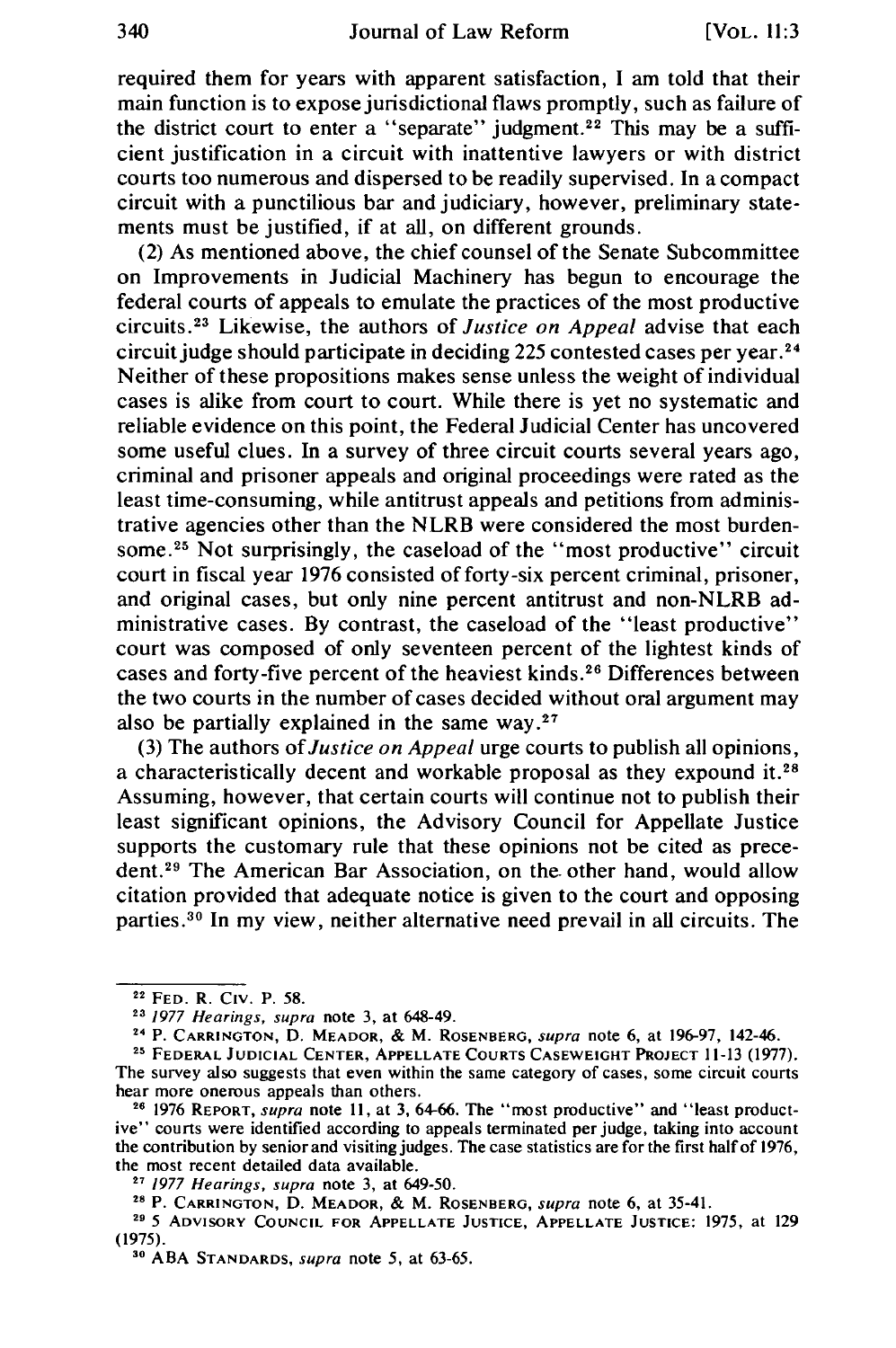rationale behind the no-citation rule is that only local or large-scale litigants can keep up with unpublished opinions; insofar as these opinions are favorable, the ability to cite to them provides an unfair advantage.<sup>31</sup> Like the justification for preliminary statements, this may make sufficient sense in a farflung circuit. It makes much less sense in a compact circuit where nearly all lawyers are local, of which the District of Columbia is the extreme instance.

(4) A federal statute provides that when petitions from the same administrative order are filed in several circuit courts, the court of first filing shall hear all of the cases, unless it considers another court to be more convenient. 32 At times, this statute has prompted split second races to the courthouse. For example, after a recent FPC proceeding resulted in vastly increased natural gas rates, petitions to review the final order were filed virtually simultaneously by consumers in the District of Columbia Circuit Court and by producers in the Fifth Circuit Court. 33 Representative John E. Moss, a consumer advocate, later charged that lawyers for the producers, filing at the New Orleans courthouse, had been given an office and phone of their own and the undivided attention of a deputy clerk, while lawyers for the consumers in Washington had to wait in line at the counter of the clerk's office and use a public phone in another part of the building. <sup>34</sup>On its face this is a rousing tale of favoritism contrasted with regularity, but in fact the difference in treatment may simply reflect different physical circumstances between the two courts. A court with a relatively small caseload, and therefore a small clerk's office and staff, but within easy reach of most lawyers practicing before the court, is likely to be a bustling place where personal accommodations for the clientele are not feasible. In a court with a huge caseload, and facilities and staff to match, but with few lawyers in the vicinity, personal assistance to all customers can be offered as a matter of course. <sup>35</sup>

Less obvious than external differences among the circuit courts, but at least as significant, are variations among the propensities and institutional traditions of the judges. Admittedly; many of these differences are of no value, and some ought to be suppressed. Others, however, manifest diverse gifts for expressing the same spirit of justice. Insofar as this is so, I believe that courts ought to safeguard their special talents, rather than squander them in attempts to conform to a common ideal. Such attempts may well fail, leaving the courts bereft of all excellence.

The following examples should not be regarded as an effort to argue the question: what constitutes good judging. They are merely meant to illustrate my general contention that some of the differences in the internal

<sup>&</sup>lt;sup>31</sup> P. CARRINGTON, D. MEADOR, & M. ROSENBERG, *supra* note 6, at 36.<br><sup>32</sup> 28 U.S.C. § 2112(a) (1970).<br><sup>33</sup> American Pub. Gas Ass'n v. FPC, 555 F.2d 852, 856 (D.C. Cir. 1976).<br><sup>34</sup> Letter from John E. Moss to Harley O. St *A Multibil/ion-Dollar Oil-Gas Caper,* Wash. Post, Dec. 16, 1976, D.C. 13, col. 4. 3 • By allotting personnel to clerks' offices almost wholly on the basis of the number of

cases filed, the Administrative Office of the United States Courts commits the very error of which I am warning.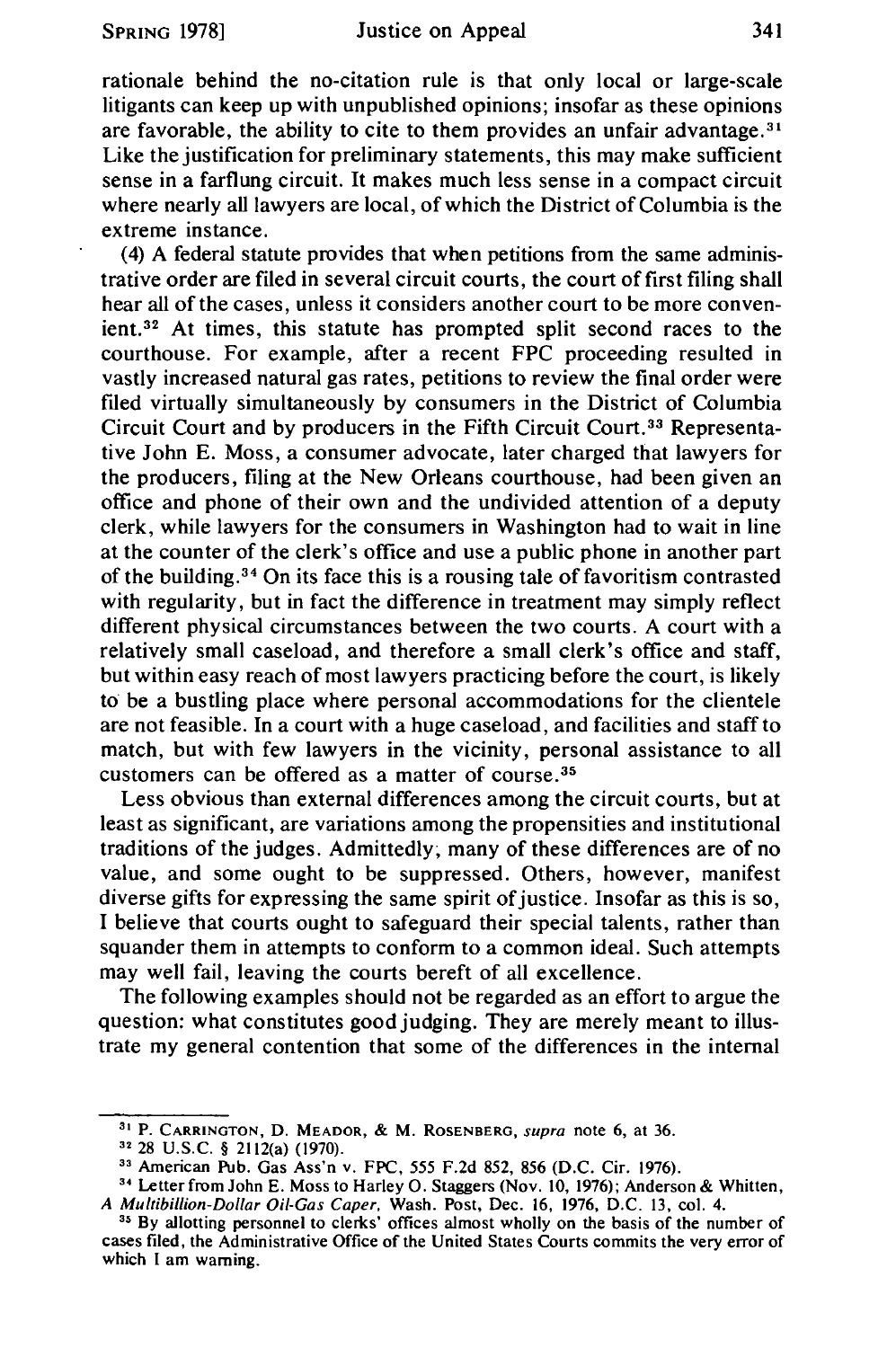character of the circuit courts are appropriate, if not desirable. To this extent, the internal procedures of each court should take account of, and capitalize on, its particular qualities.

( 1) Some admirable judges are highly reflective. They take a long time to decide a case, researching each issue thoroughly and thinking it through as deeply as possible. Their opinions are exhaustive; they pursue all points raised and justify each of their conclusions in detail. Moreover, they carefully scrutinize the opinions of their colleagues, giving ample advice and insisting on speaking for themselves when not fully satisfied with the majority's reasoning.<sup>36</sup> Other equally admirable judges are much more practical. They plunge into a case, arrive at a prompt conclusion, and go on to their next task. They are tolerant of the work of other judges, neither giving private advice nor expressing their disagreements publicly, except in unusual instances. Their opinions are terse; they focus on the major issues raised; and their primary aim is to articulate the holding clearly rather than to justify it.<sup>37</sup>

Courts may be composed of judges of both kinds, but insofar as one or the other predominates these differences suggest procedural consequences. A court of the former type should not feel as obliged as the latter to dispose of as many cases for each judge, to dispense with oral argument or decide cases by brief memorandum opinions, or to grant rehearing only very grudgingly. It has a greater need for a host of law clerks.

(2) Good judges may properly hold strong views of what is socially right; this was true of two of our great Chief Justices, John Marshall and Earl Warren. In a circuit court composed predominantly of such judges, especially if appointed by different Presidents, the members are apt to disagree sharply with each other.<sup>38</sup> On the other hand, fine judges, such as Justice Holmes and Judge Learned Hand, may be relatively detached, except perhaps in their commitment to disinterested judging. The tendency of such a court, by contrast, will be to minimize controversy.<sup>39</sup>

The former type of circuit court may need procedural mechanisms that are inappropriate for the latter, such as: assigning cases to panels almost wholly by lot, rather than steering related cases to the same panel; disposition of debatable procedural motions by full panels, rather than by a single judge or the court staff; and resort to en bane hearings in the relatively large number of cases over which the court is irrevocably divided.

I realize that some circuit courts may not be gifted at all. I also acknowledge that my plea for diversity of internal procedures can be abused; it can become an excuse for circuit judges who decline to restrain

<sup>36</sup>*E.g.,* Justice Frankfurter and several current judges of the District of Columbia Circuit Court.

<sup>&</sup>lt;sup>37</sup> E.g., three outstanding former judges of the Second Circuit Court--Charles M. Hough,

Thomas W. Swan, and Augustus N. Hand.<br><sup>38</sup> *E.g.*, the District of Columbia Circuit Court, intermittently during the past 25 years.<br><sup>39</sup> *E.g.*, the Second Circuit Court during the 1930's.